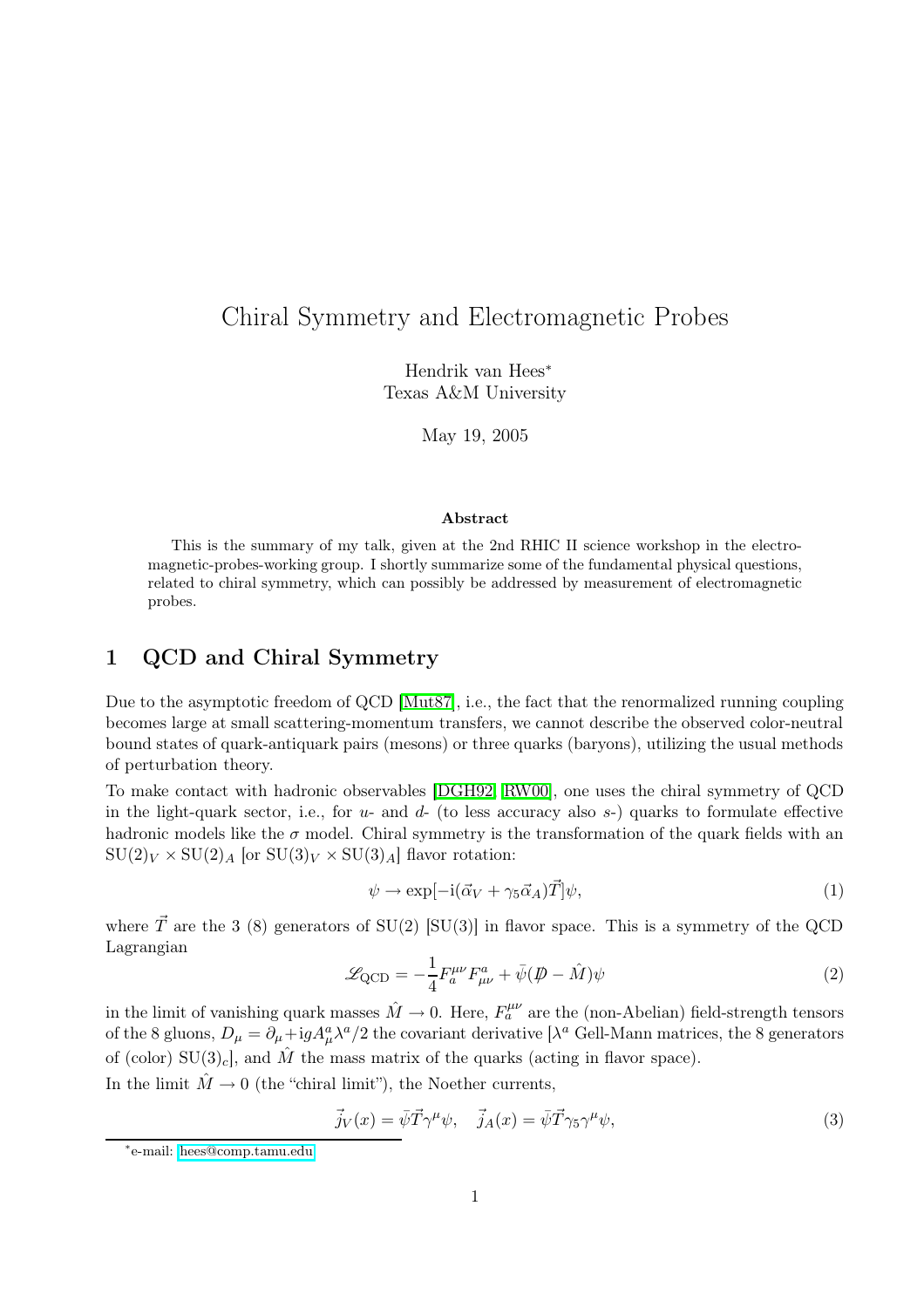corresponding to the vector- and axial-vector transformations [\(1\)](#page-0-0) respectively, are conserved. With the small explicit breaking due to the (current) quark masses, the axial-vector current is not exactly conserved. This is known as partial conservation of the axial-vector current (PCAC).

In the vacuum and at low temperatures and densities, chiral symmetry is spontaneously broken from  $SU(2)_V \times SU(2)_A$  to  $SU(2)_V$  [from  $SU(3)_V \times SU(3)_A$  to  $SU(3)_V$ ], i.e., even in the chiral limit the ground state of QCD is not invariant under the full chiral group, but only under the  $SU(2)_V$  [SU(3)<sub>V</sub>] subgroup. The QCD vacuum is not invariant under axial-vector rotations, while the underlying dynamics (encoded in the Lagrangian) is as stated before. Thus, the vacuum is degenerate, because each  $SU(2)$   $\vert$   $SU(3)$  a) transformation of any given vacuum state (i.e., state of minimal energy) results in another state with the same energy. This leads to the existence of 3 (8) massless pseudoscalar Nambu-Goldstone bosons, which are identified with pions, building an iso-triplet (pions, kaons and  $\eta$ , building an flavor-SU(3) octet) [\[Gol61,](#page-6-2) [NJL61\]](#page-6-3). Since the chiral symmetry is also slightly broken explicitly by the quark masses, the Goldstone bosons are not exactly massless.

On the level of quark- and gluon-degrees of freedom, the spontaneous symmetry breaking is due to the quark condensate, i.e.,  $\langle \bar{\psi}\psi \rangle \neq 0$ . The masses of the pseudo-Goldstone bosons are determined by Ward-Takahashi identities of chiral symmetry (PCAC). To leading order this results in the Gell-Mann-Oaks-Renner (GOR) relation [\[GMOR68\]](#page-6-4)

$$
m_{\pi}^{2}F_{\pi}^{2} = -(m_{u} + m_{d})\langle\bar{u}u\rangle, \qquad (4)
$$

where  $F_{\pi}$  is the pion-decay constant,  $F_{\pi} \simeq 93$  MeV. We also assumed  $\langle \bar{u}u \rangle = \langle \bar{d}d \rangle$ , which holds true in the  $SU(2)$  model, since isospin symmetry is valid to a high degree of accuracy (but not, because the pertinent quark masses are equal, but because they are small  $[Wei96])^1$  $[Wei96])^1$  $[Wei96])^1$ . Since QCD is asymptotically free, at high enough temperatures and/or densities, one expects a restoration of the chiral symmetry, because the interactions become weaker, and the chiral condensate melts. Lattice-QCD calculations [\[Kar02\]](#page-6-6) indeed show that the chiral symmetry is restored, and that this is closely related to the "deconfinement transition", where quarks and gluons rather than hadrons become the relevant degrees of freedom. These calculations determine the critical temperature for the chiral phase transition to be  $T_c \simeq 170$  MeV.

Thus, the spectral properties of hadrons in the medium are expected to undergo significant modifications compared to the vacuum. For the observation of such medium modifications in relativistic heavy-ion collisions (rhic's), the most promising probes are leptons and photons, which interact only electromagnetically with the surrounding medium.

Thus, to probe in-medium modifications of low-mass vector mesons (like  $\rho$ ,  $\omega$ , and  $\phi$ ), in recent years the dilepton spectra from their decay inside the medium where studied intensively, both theoreti-cally (for a recent review, see [\[RW00\]](#page-6-1)) and experimentally  $[A^+95, W^+95, A^+98]$  $[A^+95, W^+95, A^+98]$  $[A^+95, W^+95, A^+98]$  $[A^+95, W^+95, A^+98]$ , where a significant enhancement of the dilepton spectrum in the invariant-mass region from about 200 MeV to 1 GeV compared to the expected yield from the corresponding pp-collision rates.

<span id="page-1-0"></span><sup>&</sup>lt;sup>1</sup>One should keep in mind that GOR-type relations are derivable from chiral-symmetry considerations alone, i.e., the fact that they apply to the pseudo-Goldstone bosons of the approximate chiral symmetry, while it cannot be concluded that all baryon masses are generated by the slight explicit breaking of chiral symmetry. Rather, it is known that, e.g., the nucleon obtains its mass from the anomalous breaking of scale (dilatation) invariance and the corresponding trace anomaly through the presence of a gluon condensate,  $\langle F_{\mu\nu}^a F_a^{\mu\nu} \rangle \neq 0$ . The spontaneous breaking of chiral symmetry nevertheless explains the mass splitting of the chiral partners (see. Fig. [1\)](#page-2-0).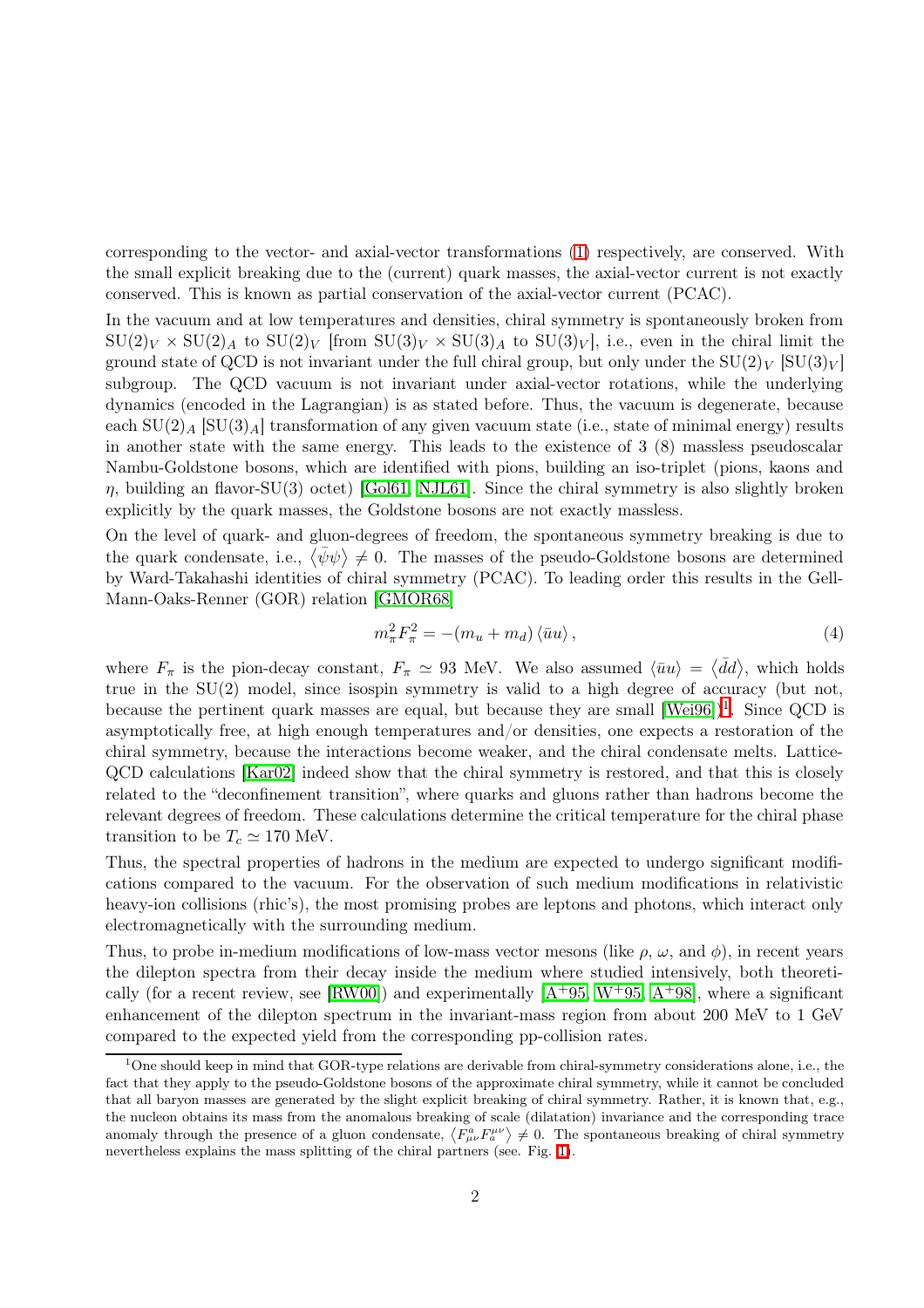

<span id="page-2-0"></span>Figure 1: Left panel: The mass splitting of scalar and pseudoscalar and vector-axial vector chiralpartner mesons in the vacuum. Right panel: The current-current-auto-correlation functions, experimentally assessed through the spectra of  $\tau$ -lepton decay to an even number of pions and an odd number of pions, corresponding to the vector-current- and the axial-vector-current correlator respectively. The spectra are fitted with  $\rho$ - and  $a_1$  spectral functions from phenomenological hadronic models and a perturbative QCD continuum contribution [\[Rap03\]](#page-6-8).

Because the vector mesons carry the quantum numbers of the photon, the dilepton (as well as the single-photon) decay spectra are closely related with the (retarded) propagators of the mesons, and these are determined by the vector-current correlator:

$$
\Pi_{V\mu\nu}^{\leq}(q) = \int d^4x \exp(iq \cdot x) \left\langle J_{\mu}^{(V)}(0)J_{\nu}^{(V)}(x) \right\rangle_T = -2n_B(q_0) \operatorname{Im} \Pi_{\mu\nu}^{(\text{ret})}(q),
$$
\n
$$
\frac{dN_{e^+e^-}}{d^4x d^4k} = -g_{\mu\nu} \frac{\alpha_{em}^2}{3q^2 \pi^3} \operatorname{Im} \Pi_{\mu\nu}^{(\text{ret})}(q)|_{q^2 = M_{e^+e^-}},
$$
\n
$$
q_0 \frac{dN_{\gamma}}{d^4x d^3 \vec{q}} = \frac{\alpha_{em}}{2\pi^2} g^{\mu\nu} \operatorname{Im} \Pi_{\mu\nu}^{(\text{ret})}(q)|_{q_0 = |\vec{q}}.
$$
\n(5)

Chiral symmetry relates the vector- and axial-vector quantities by the Weinberg-sum rules [\[Wei67\]](#page-6-9). In our context, the most interesting is the second one:

$$
F_{\pi}^{2} = -\int_{0}^{\infty} \frac{\mathrm{d}p_{0}^{2}}{\pi p_{0}^{2}} [\text{Im}\,\Pi_{V}(p_{0},0) - \text{Im}\,\Pi_{A}(p_{0},0)],\tag{6}
$$

where  $\Pi_V$  and  $\Pi_A$  are three-dimensionally longitudinal components of the vector- and the axialvector current correlator respectively. This sum rule directly links an order parameter of the chiral symmetry breaking (the pion-decay constant,  $F_{\pi}$ ) to the current correlators, and thus (together with other Weinberg sum rules) one concludes that in the restored phase, the current correlators (and thus the spectral functions of the corresponding vector- and axial-vector-meson chiral partners) must coincide. E.g., the  $\rho$ -meson spectral function should become degenerate with the  $a_1$ -meson spectral function at high enough temperatures  $T \geq T_c$  (and/or densities).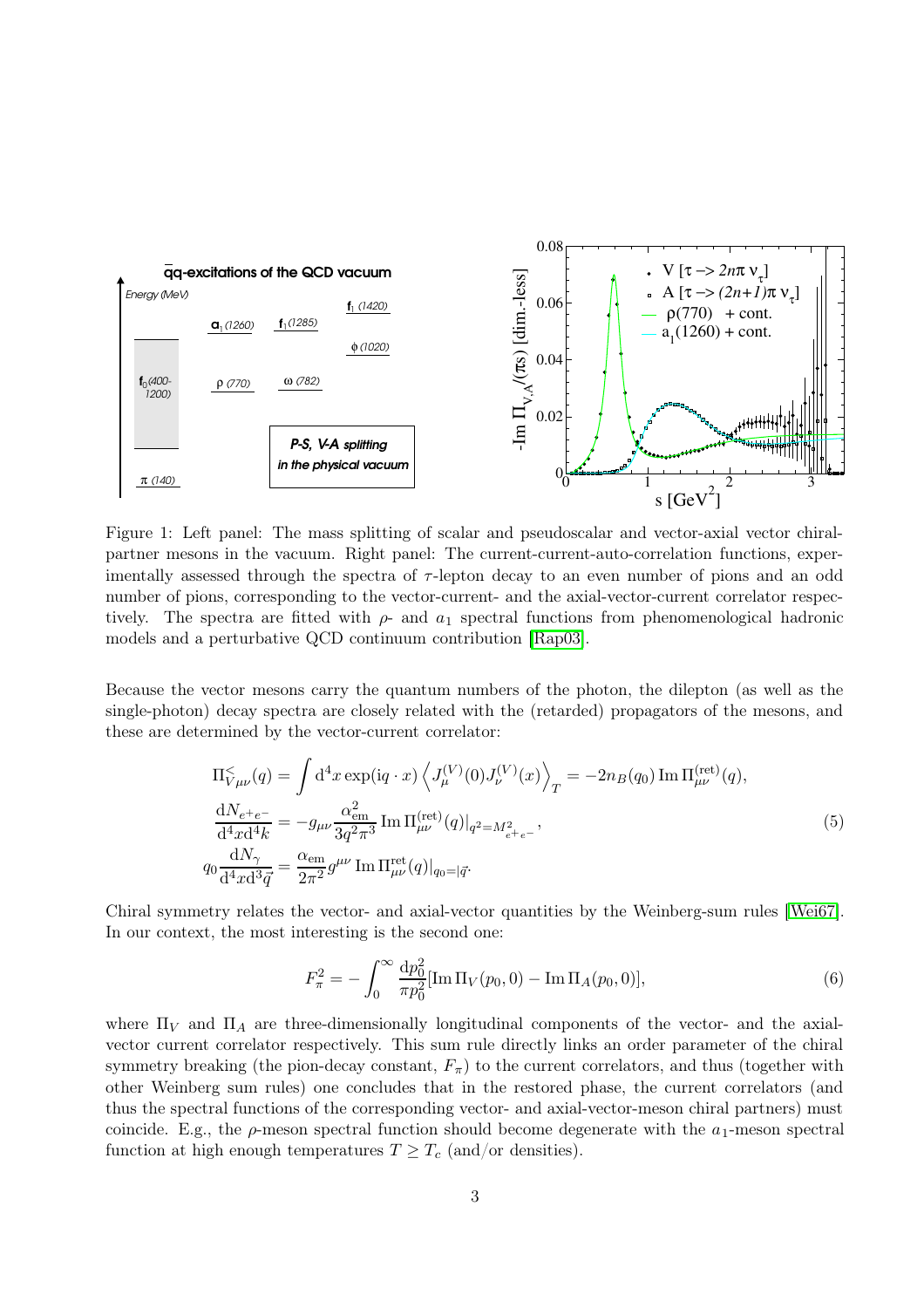

<span id="page-3-0"></span>Figure 2: Left panel: The two scenarios of chiral-symmetry restoration of the vector-axial-vector meson spectral functions ("dropping masses" or "melting resonances"). For details, see the main text. Right panel: Low-mass dilepton rates, measured by the CERES collaboration, compared to model calculations, based on the two scenarios of chiral-symmetry restoration.

To assess in-medium modifications of hadrons at higher temperatures and/or densities, one necessarily has to use phenomenological hadronic models. These models are only equivalent on the mass shell due to low-energy theorems of chiral symmetry, but differ off mass shell, and at higher finite temperatures and densities, the off-shell properties of the hadrons become important. Model-independent statements, based on chiral symmetry alone, can only be made in the low-temperature/density limit.

One finds mainly two different scenarios for the nature of the restoration of chiral symmetry: Based on mean-field theories, a "dropping-mass scenario" was conjectured [\[BR91,](#page-5-3) [LKB96\]](#page-6-10). Within this model, with increasing temperature the peak positions of both the vector- and the axial-vector current correlators are shifted to lower invariant-mass values. Such a behavior is also found within hiddenlocal-gauge-symmetry models, where chiral symmetry appears in the vector manifestation [[HY03,](#page-6-11) [Sas05\]](#page-6-12).

Within phenomenological hadronic models for the vector mesons, one predicts a "melting-resonance scenario" (see [\[RW00\]](#page-6-1) and references therein): While the masses of the vector mesons stay more or less constant, the vector-meson spectral functions become broader with increasing temperature, approaching the perturbative-QCD-continuum limit above the critical temperature (see left panel of Fig. [2\)](#page-3-0).

As one can see from the right panel of Fig. [2,](#page-3-0) which shows low-mass dilepton rates, measured by the CERES collaboration at the SpS, one cannot distinguish between the "dropping mass" and the "melting resonance" scenario. The investigation of the mechanism behind chiral-symmetry restoration of hadron-spectral functions is not only an interesting question in itself, but may help to answer the more fundamental question of the "origin of (hadronic) mass": If the main mass-generation mechanism is through the trace anomaly (i.e., the gluon condensate), one expects the masses to change less,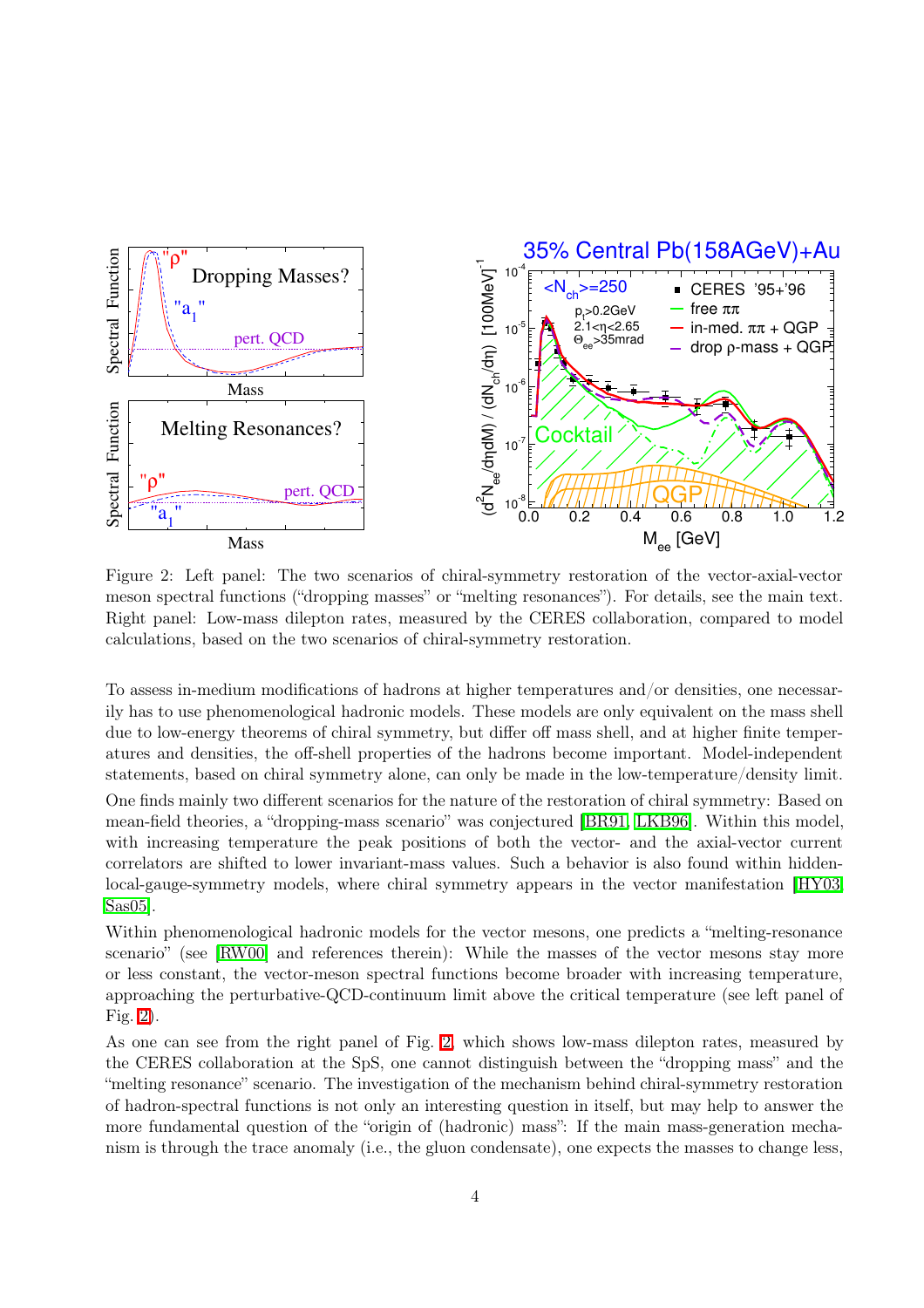compared to the case that the origin of mass is purely due to the explicit chiral symmetry breaking (related with the quark-condensate as an order parameter), because due to lattice-QCD calculations the gluon condensate is expected to persist up to much higher temperatures than the quark condensate [\[Kar95\]](#page-6-13). In fact, since the gluons are chiral singlets, they are not related to chiral symmetry, and thus the gluon condensate needs not to vanish at the chiral phase transition point.

#### 2 Challenges for experiment (and theory)

For future RHIC(-II) experiments, for the above given reasons, it is of high interest to assess spectral properties of chiral-partner hadrons, in the context of electro-magnetic probes especially in the vectorand axial-vector channel.

As a complement to the dilepton measurements in relativistic heavy-ion collisions, an experiment addressing the  $a_1$ -spectral function through invariant-mass  $\pi^{\pm}$ - $\gamma$  spectra is promising. From the review of particle physics  $[E^+04]$  $[E^+04]$ , we find that the  $a_1$  might be a quite clean source for  $\pi\gamma$ -invariantmass spectra, since the partial width for the process  $\Gamma_{a_1\to\pi\gamma} = 0.64$  MeV, compared to that for the  $\rho$ -meson of  $\Gamma_{\rho\to\pi\gamma} = 0.07$  MeV. In the  $\pi\gamma$  channel, the  $\omega$  decays only to  $\pi^0\gamma$ , not to  $\pi^{\pm}\gamma$ . "Background" sources, decaying to charged-pion-photon pairs are the  $a_2$  ( $\Gamma_{a_2\to\pi\gamma}=0.3$  MeV) and the  $\pi(1300)$  (partial width for this channel yet unknown).

Recently, an experiment by the TAPS collaboration at ELSA [\[Trn05\]](#page-6-14) was successful in measuring the in-medium modifications of  $\omega$  mesons for the first time. Here  $\pi^0$ - $\gamma$ -invariant-mass spectra where taken from scattering of photons off a liquid-hydrogen- and a niobium target. As expected, from the  $H_2$  target no medium modifications of the  $\omega$  were seen, while the difference-spectrum (see left panel of Fig. [3\)](#page-5-5) between the Nb and the hydrogen-target shows a peak at  $M = 722$  MeV (with a width of 55 MeV, which is reported to be dominated by the experimental resolution).

For the heavy-ion case, the question remains, whether one can probe really the properties of the  $a_1$  under "hot" conditions, i.e., reconstruct the invariant-mass π-γ spectra from  $a_1$  decays from the interior of the fireball or whether the signal is destroyed by rescattering of the pion. Then one could see only decays of  $a_1$  mesons in the less dense boundary zone of the fireball, from where the pion escapes without further reinteractions with the medium, and one would not probe its spectral properties under the interesting conditions. Nevertheless, the RQMD-based simulations, presented by P. Fachini at this workshop, seem to encourage further studies in this direction.

Another promising candidate for a direct observation of chiral-symmetry restoration could be lowinvariant-mass  $\gamma\gamma$  spectra to probe the  $\sigma$ (600) resonance. Model calculations within a chiral-quark model predict a significantly dropping mass and narrowing of the  $\sigma$  around  $T_c^2$  $T_c^2$  [\[VKB](#page-6-15)<sup>+</sup>98].

Several essential questions also have to be addressed by theory, e.g., the development and investigation of a fully chirally symmetric model of vector- and axial-vector mesons, including both chiral mesons and baryonic resonances, since the investigations of the  $\rho$ -meson properties have shown the importance of baryons for in-medium modifications of vector mesons. This is expected also to hold true at RHIC, although there one has a lower net-baryon number. Nevertheless, for the in-medium modifications

<span id="page-4-0"></span> ${}^{2}$ For lower temperatures the mass and width are higher due to chiral-symmetry breaking; at higher temperatures, a thermal mass is built up, and the width increases again due to collisional broadening.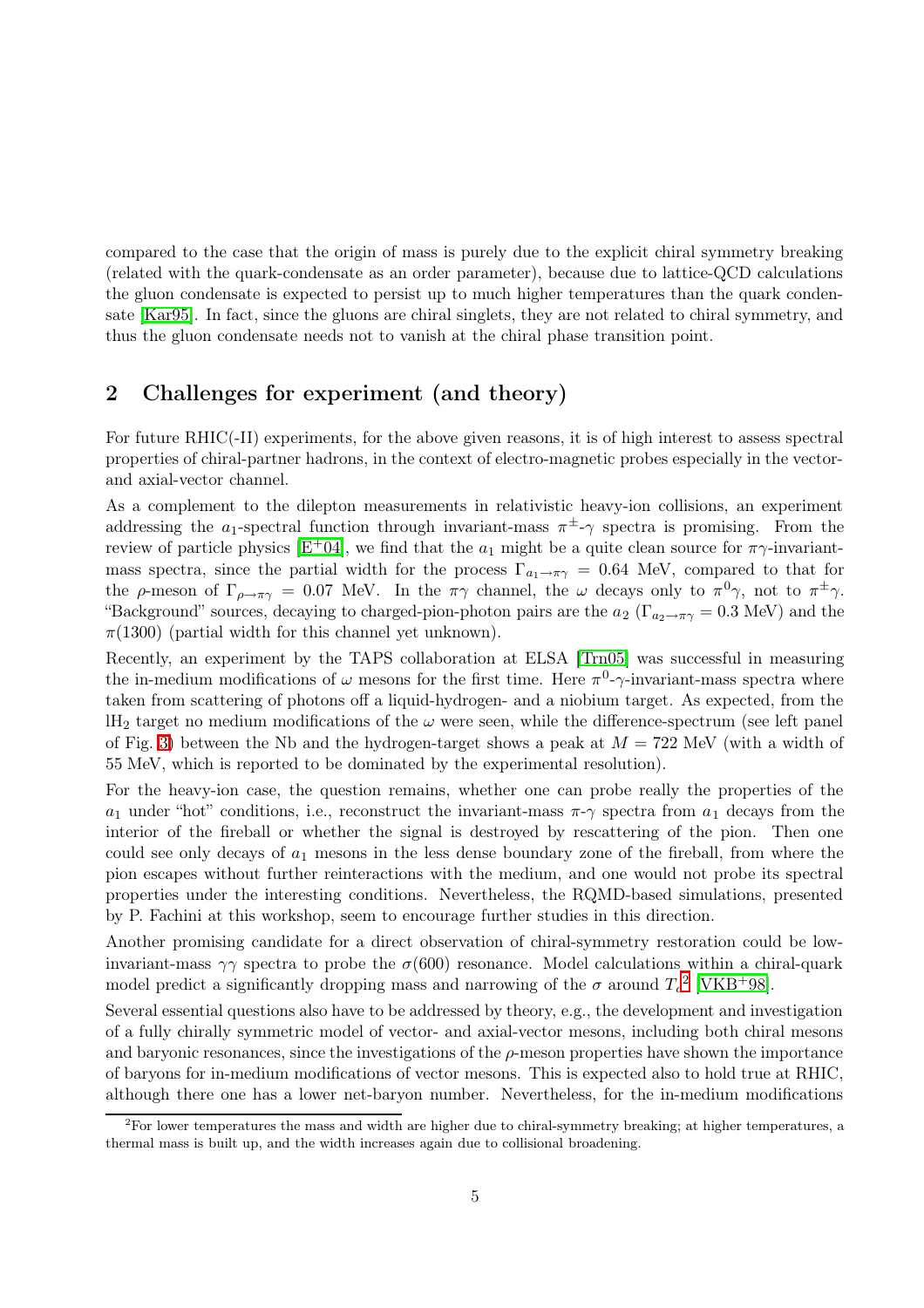

<span id="page-5-5"></span>Figure 3: Left panel: The invariant-mass  $\pi^0$ - $\gamma$  difference spectrum from the scattering of photons off a niobium and a hydrogen target. Right panel: Prediction for the in-medium modifications of the  $\sigma$ (600) meson from the invariant-mass- $\gamma\gamma$  spectrum within a chiral-quark model.

of the vector mesons, the sum of baryon and anti-baryon number is the relevant quantity: Since the strong interaction is CP invariant, baryons and anti-baryons interact with mesons in the same way.

## References

<span id="page-5-4"></span><span id="page-5-3"></span><span id="page-5-2"></span><span id="page-5-1"></span><span id="page-5-0"></span>

| $[A+95]$ | G. Agakishiev, et al. (CERES Collaboration), Enhanced Production of Low-Mass<br>Electron Pairs in 200 GeV/Nucleon S-Au Collisions at the CERN Super Proton<br>Synchrotron, Phys. Rev. Lett. <b>75</b> (1995) 1272, URL<br>http://link.aps.org/abstract/PRL/v75/p1272           |
|----------|--------------------------------------------------------------------------------------------------------------------------------------------------------------------------------------------------------------------------------------------------------------------------------|
| $[A+98]$ | G. Agakishiev, et al. (CERES/NA45 Collaboration), Low-mass $e+e-$ pair production in<br>158-A-GeV Pb Au collisions at the CERN SPS, its dependence on multiplicity and<br>transverse momentum, Phys. Lett. <b>B422</b> (1998) 405, URL<br>http://arXiv.org/abs/nucl-ex/9712008 |
| [BR91]   | G. E. Brown, M. Rho, Scaling effective Lagrangians in a dense medium, Phys. Rev.<br>Lett. 66 (1991) 2720, URL http://link.aps.org/abstract/PRL/V66/P02720/                                                                                                                     |
| [DGH92]  | J. F. Donoghue, E. Golowich, B. R. Holstein, Dynamics of the Standard Model,<br>Cambridge University press (1992)                                                                                                                                                              |
| $[E+04]$ | S. Eidelman, et al. (Particle Data Group), Review of particle physics, Phys. Lett. <b>B592</b><br>$(2004)$ 1, URL http://pdg.1bl.gov/pdg.html                                                                                                                                  |